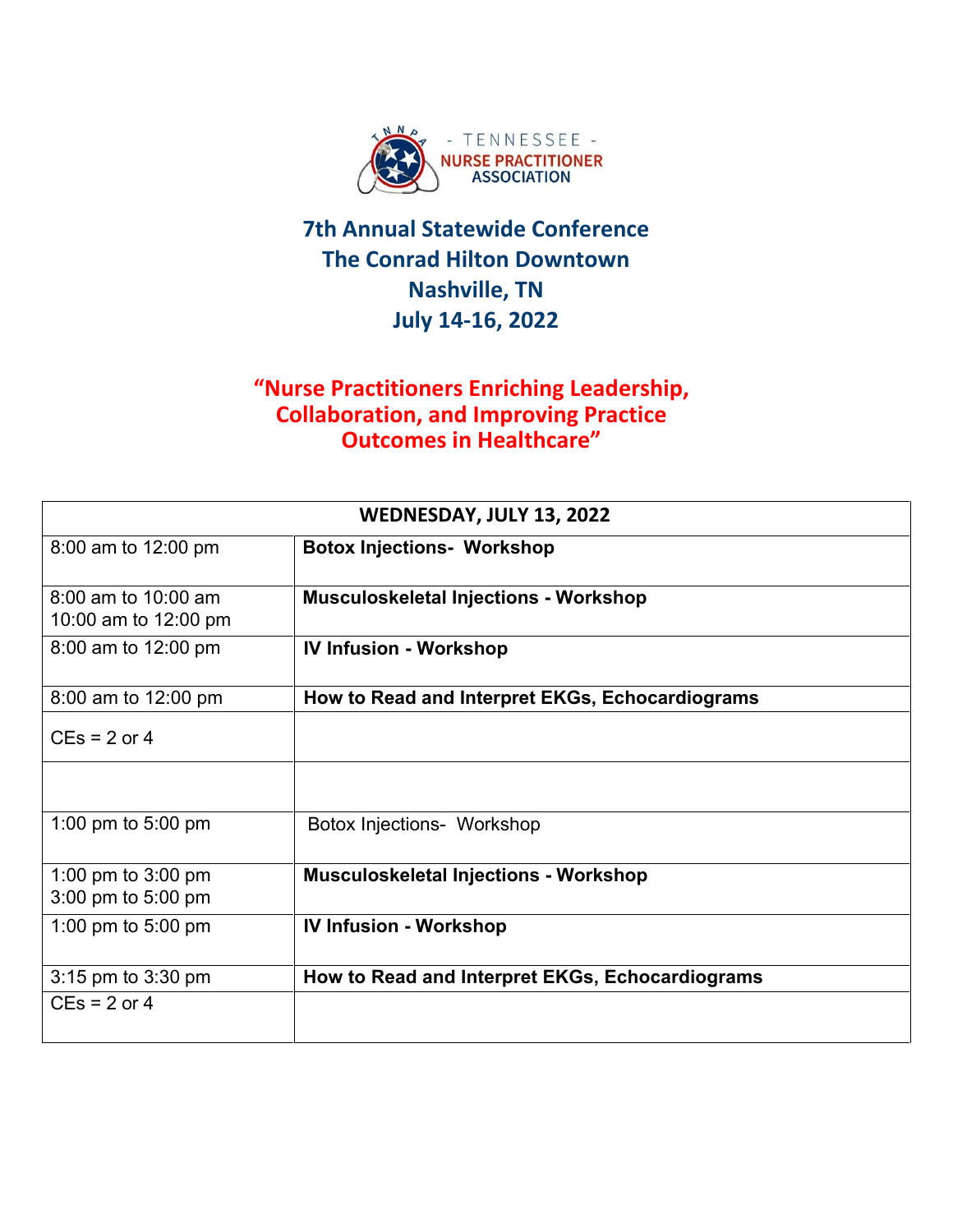

#### **"Nurse Practitioners Enriching Leadership, Collaboration, and Improving Practice Outcomes in Healthcare"**

| THURSDAY, JULY 14, 2022 |                                                                       |  |
|-------------------------|-----------------------------------------------------------------------|--|
| $7:45$ am to $8:00$ am  | <b>Opening Session/Welcome</b>                                        |  |
|                         | Dr. Irene Bean, DNP, FNP/PMHNP-BC, FAANP                              |  |
| 8:00 am to 9:00 am      | Presentation: The Dos and Don'ts in Primary Care for Pediatric        |  |
|                         | <b>Speaker: TBA</b>                                                   |  |
| 9:00 am to 10:15 am     | Presentation: Peripheral Vascular Disease: Arteries and Aneurysms Dr. |  |
|                         | <b>Speaker: Bryan Fisher, MD</b>                                      |  |
| 10:15 to 10:30          | <b>Break - Visit the Vendors</b>                                      |  |
| 10:30 am to 11:55 am    | Presentation: Leadership                                              |  |
|                         | Speaker: Dr. Randy Rasch. PhD, FNP, FAANP, FAAN                       |  |
|                         |                                                                       |  |
| 12:00 pm to 1:00 pm     | Sponsored Lunch/Exhibit Hall                                          |  |
|                         | <b>Product Theatre (Non-CE)</b>                                       |  |
| 1:00 pm to 2:00 pm      | <b>Presentation: Palliative Care Inequities</b>                       |  |
|                         | Speaker: Dr. Elena Prendegast, DNP, APRN-BC                           |  |
| 2:00 pm to 3:00 pm      | Presentation: Type 2 Diabetes Mellitus: Treatment Update              |  |
|                         | <b>Speaker: TBA</b>                                                   |  |
| 3:15 pm to 3:30 pm      | <b>Break</b>                                                          |  |
| 3:30 pm to 4:30 pm      | <b>Presentation: Community Acquired Pneumonia</b>                     |  |
|                         | <b>Speaker; TBA</b>                                                   |  |

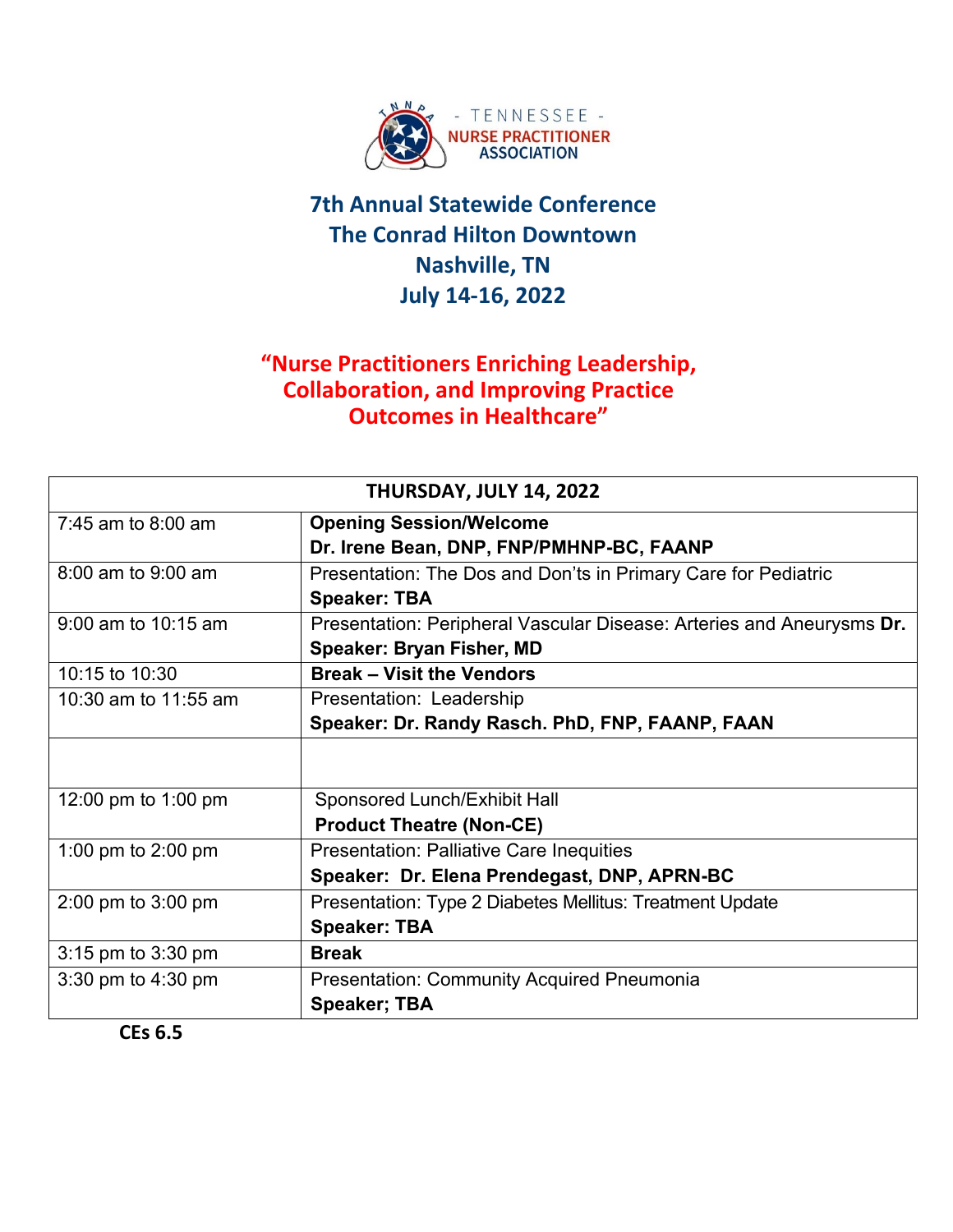

#### **"Nurse Practitioners Enriching Leadership, Collaboration, and Improving Practice Outcomes in Healthcare"**

| <b>FRIDAY, JULY 15, 2022</b> |                                                                        |  |
|------------------------------|------------------------------------------------------------------------|--|
| $8:00$ am to $9:00$ am       | Presentation: Interprofessional Collaboration                          |  |
|                              | Speaker: Dr. Stephanie Conder, DNP, FNP                                |  |
| $9:00$ am to $10:00$ am      | <b>Presentation: Immunization Updates</b>                              |  |
|                              | Speaker: Dr. Arlene Kramer Wright, DNP, FNP-BC                         |  |
| 10:00 to 10:15               | <b>Break - Visit the Vendors</b>                                       |  |
| 10:15 am to $11:15$ am       | Presentation: You were HEROES even before COVIDnow save                |  |
|                              | yourself. what nursing entrepreneurship looks like in 2022 and beyond. |  |
|                              | Speaker: Veronica Smith (Vee the NP), FNP-BC, FIEL, DNP(s)             |  |
|                              |                                                                        |  |
| 11:15 am to 12:00 pm         | <b>Presentation: Legislative Update</b>                                |  |
|                              | Dr. Gina Haffner, DNP                                                  |  |
| 12:00 pm to 1:00 pm          | Sponsored Lunch/Exhibit Hall                                           |  |
|                              | <b>Product Theatre (Non-CE)</b>                                        |  |
| 1:00 pm to 2:00 pm           | <b>Presentation: Women's Health</b>                                    |  |
|                              | Speaker: Dr. Angela Morehead, DNP, FNP-BC                              |  |
| 2:00 pm to 3:00 pm           | Presentation:                                                          |  |
|                              | Speaker: Dr. April Kapu, DNP, APRN, ACNP-BC, FAANP, FCCM, FAAN         |  |
| 3:15 pm to 3:30 pm           | <b>Break</b>                                                           |  |
| 3:30 pm to 4:30 pm           | <b>Presentation: Pharmacology Update</b>                               |  |
|                              | Speaker: Dr. Jennifer Savage, DNP, APN, FNP-BC                         |  |